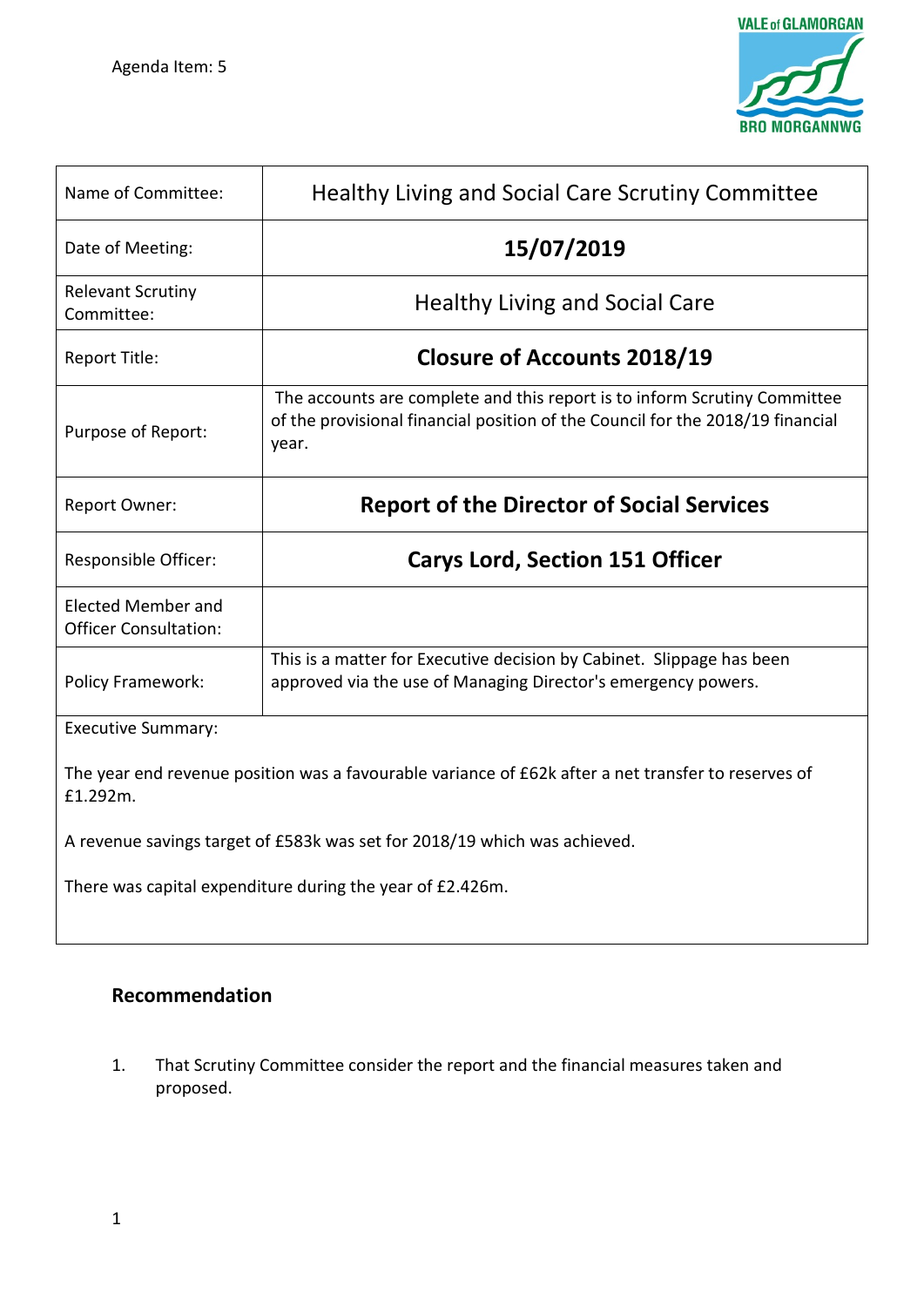# **Reasons for Recommendations**

1. To make members aware of the provisional financial position and actions that have been taken.

# **1. Background**

**1.1** Following the end of the financial year, Scrutiny Committees are provided with provisional outturn figures. The Statement of Accounts will be approved by Council before 15th September, which will normally follow the audit by Wales Audit Office.

# **2. Key Issues for Consideration**

## **Revenue**

- **2.1** Council on the 28th February 2018 (minute no.746) agreed the Council's budget requirement for 2018/19.
- **2.2** Appendix 1 amends the revised budgets to take account of the following adjustments. These adjustments have no overall effect on the net budget and are accounting adjustments largely outside the control of services.

IAS 19 Retirement Benefits -The purpose of this Standard is to ensure that the operating costs of providing retirement benefits to employees are recognised in the accounting period in which they are earned by the employees. Figures provided by the actuary differ from that estimated and the movements need to be incorporated into the accounts.

Asset Rents - This charge can vary each year due to an increase / decrease in the valuation of assets. The movements need to be incorporated into the accounts.

Leave Accrual Adjustment - An accrual is made for the cost of holiday entitlements earned by employees but not taken before year end. The movement for school staff changes between years depending on when the Easter holiday falls. It has been assumed that there is no movement between years for non-school staff.

Carbon Reduction Commitment Scheme - The scheme requires the Council to report on carbon dioxide emissions associated with the use of electricity and gas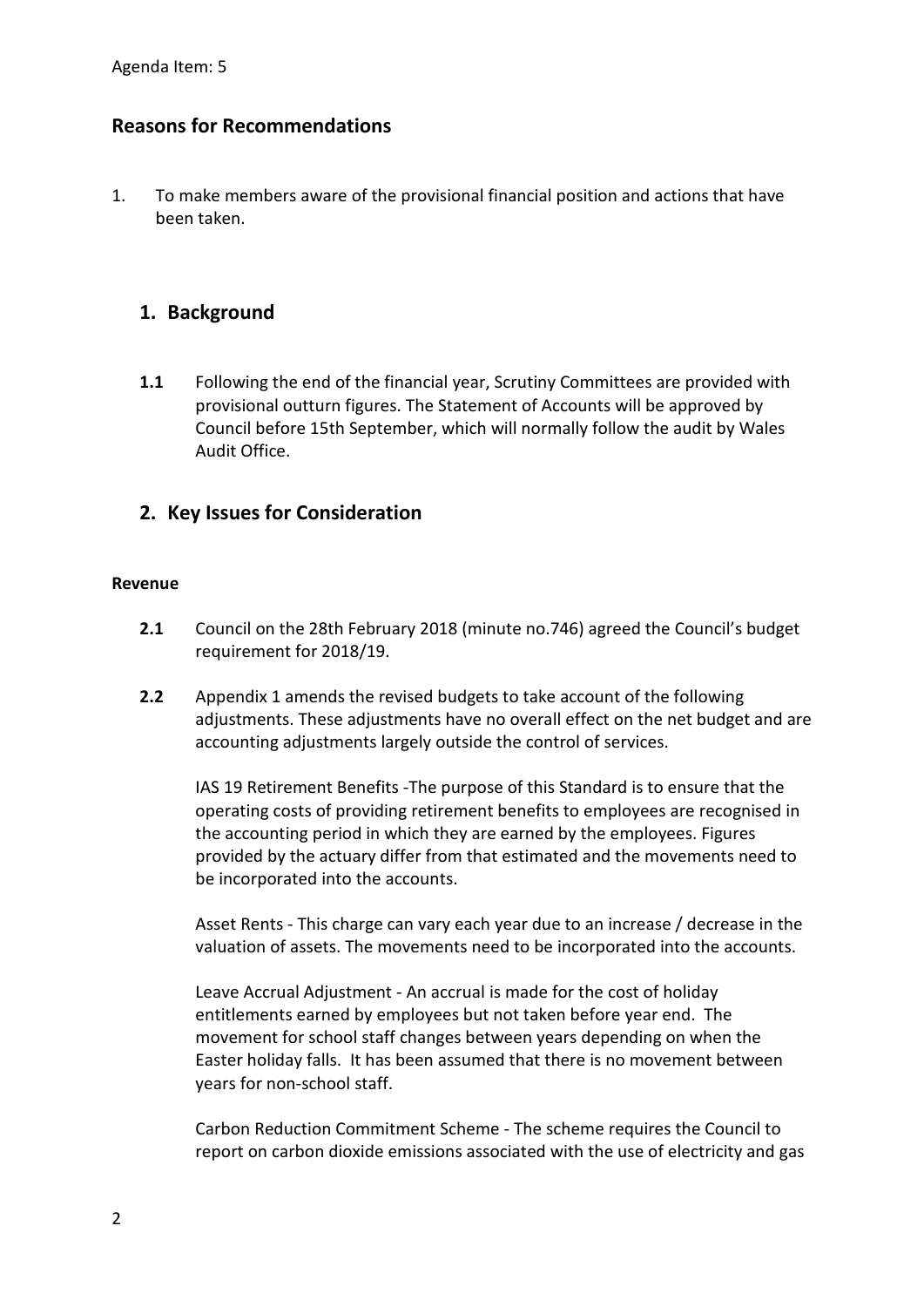within its buildings. Payment is then made to the Environment Agency to cover the charge in respect of those emissions.

Recharges - These represent changes to inter-service recharges and transfers.

**2.3** The following table compares the amended budget and the actual expenditure, including transfers to and from reserves, for this Committee. The final column shows the net transfers to reserves for this Committee which has been included within the actual expenditure figures.

| <b>Service</b>              | Original<br>Revenue | Amended<br>Revenue | <b>Total</b><br>Provisional | Variance<br>+Favourable | <b>Net</b><br><b>Transfer to</b> |
|-----------------------------|---------------------|--------------------|-----------------------------|-------------------------|----------------------------------|
| Year - 2018/19              | <b>Budget</b>       | <b>Budget</b>      | <b>Actual</b>               | () Adverse              | $/$ (From)<br><b>Reserve</b>     |
|                             | £000                | £000               | £000                        | £000                    | £000                             |
| Children and Young People   | 15,235              | 15,653             | 15,686                      | (33)                    |                                  |
| <b>Adult Services</b>       | 46,644              | 47,022             | 47,022                      | 0                       |                                  |
| Resource Mgt & Safeguarding | 201                 | 286                | 286                         | 0                       |                                  |
| Leisure Services            | 1,324               | 1,371              | 1,276                       | $+95$                   |                                  |
| <b>Total</b>                | 63,404              | 64,332             | 64,270                      | $+62$                   | $+1,292$                         |

- **2.4** The main reasons for the variances are set out in the following paragraphs.
- **2.5** Children and Young People Services Adverse Variance of £33k

There are adverse variances of £418k. There was an adverse variance of £221k relating to the Children's External Placements budget. This is due to the higher cost of placements for children with significant complex behaviour. The number of children remanded were higher than usual and a small number required secure accommodation. The adverse variance would have been higher however WG provided a grant of £513k during December 2018 which was allocated to this budget to help cover these cost pressures. Work continues to ensure that children are placed in the most appropriate and cost effective placements. There was also an adverse variance for legal costs of £197k due to the complex court cases that required counsel.

There have been a number of favourable variances during the year totalling £385k. £190k on staffing linked to vacancies and £68k on supplies and services. A favourable variance of £127k has been achieved by providing alternative means of service provision and accommodation required for the current cohort of children, which is as a result of ongoing work to ensure that children are placed in the most appropriate and cost effective placements.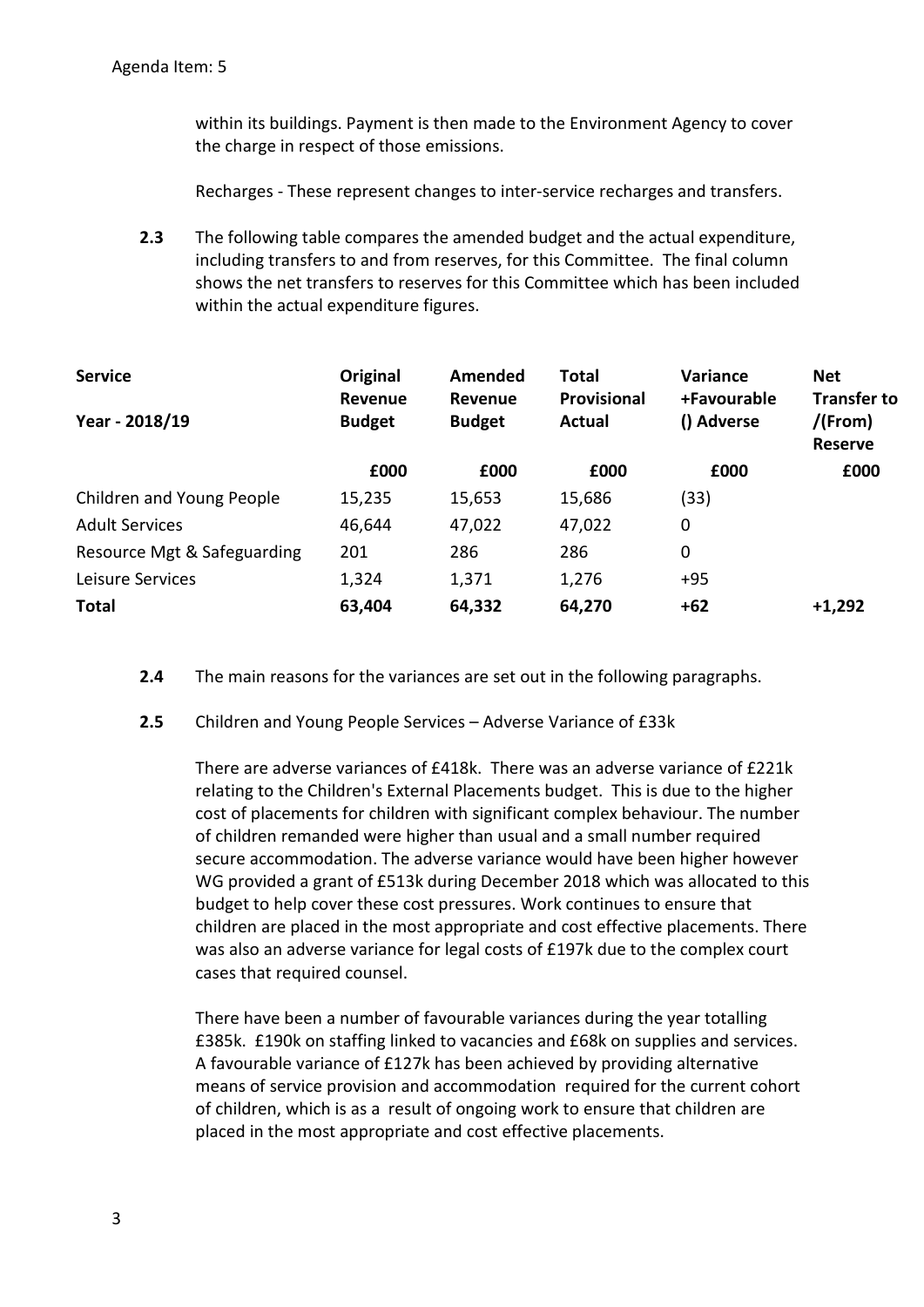## **2.6** Adult Services –Breakeven

There were favourable variances in the year totalling £1.113m. There was a favourable variance of £499k relating to community care packages. During the year, there has been service remodelling, focusing on services which deliver reablement and support people back into independence. Additional work has been carried out to mitigate increases such as schemes funded through the Intermediate Care Fund (ICF) and the year-end position was more favourable than projected. There were favourable variances of £572k on staffing, £42k on supplies and services. Where possible there was early implementation of future Reshaping Services savings. There had also been difficulty in recruiting to some posts which had been assumed would be filled in the months prior to year end.

The favourable variances have allowed £1.113m to be set aside in the Social Services Legislative Changes reserve. A transfer of £75k has been made into the Telecare Reserve which is an annual planned transfer in order to set funding aside for future years to replace the equipment and to cover any additional staffing costs.

**2.7** Resource Management and Safeguarding – Breakeven

The majority of this budget is recharged to Children's and Adult Services.

There were adverse variances of £195k. The residential homes had an overall adverse variance of £32k due to increased costs and a significant reduction in self-funded clients in 2018/19 compared to previous years. There was an adverse variance on Deprivation of Liberty Safeguards (DOLS) of £41k. The favourable variance has meant that there has been a reduced internal recharge to Children's and Adults Services of £122k.

There is a favourable variance of £238k including £126k on staffing linked to vacancies and £83k on supplies and services. There was a favourable variance of £29k on the Delivering Transformation work undertaken jointly by Cardiff and the Vale.

This has allowed a transfer of £43k to the Social Services Legislative Changes reserve.

## **2.8** Leisure Services - Favourable variance of £95k

There was a £95k favourable variance on the Leisure Services mainly due to staffing vacancies pending the finalisation of the reorganisation and also from the supplies and services budget.

An underspend of £55k relating to the ringfenced maintenance budget for Leisure Centres has been transferred into the Council Building Fund.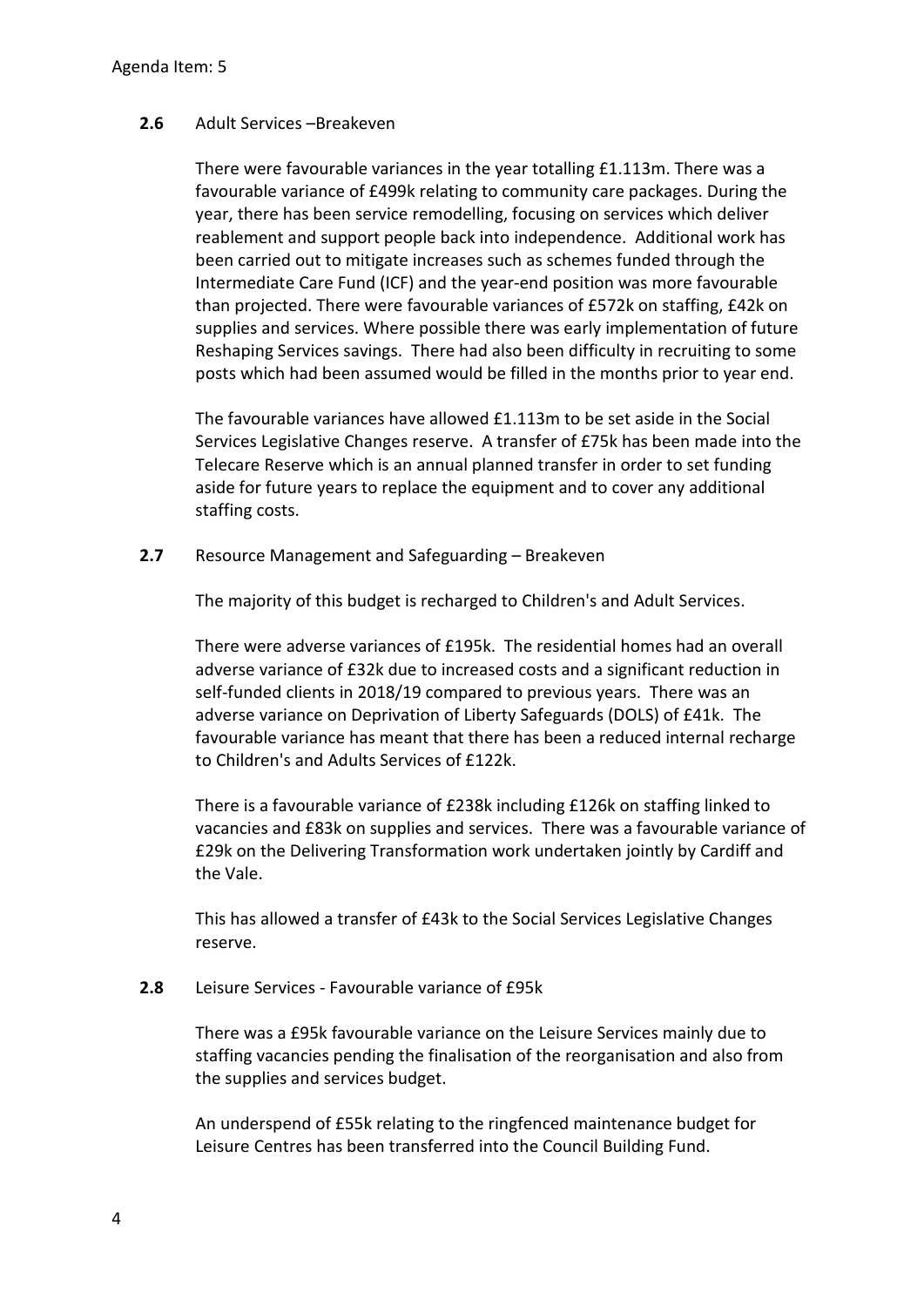## **Capital**

- **2.9** Council on 28th February 2018 (minute no.745) agreed the Authority's capital budget for 2018/19.
- **2.10** Attached at Appendix 2 is a breakdown of the 2018/19 capital programme by scheme. The overall outturn for this Committee is a variance of £803k.

## **Reserves**

- **2.11** A reserve is an appropriation from a revenue account and does not constitute a cost of service until the expenditure is eventually incurred. A reserve does not cover a present obligation or liability and is a voluntary means of setting aside monies for future requirements either capital or revenue.
- **2.12** A provision is a charge to revenue and is included as part of the cost of the relevant service at the point the provision is created. A provision covers a present obligation or liability that has occurred to a past event and is compulsory under accounting regulations.
- **2.13** Attached at Appendix 3 is a schedule showing the Committee's reserves as at 31st March 2019.
- **2.14** There have also been transfers into reserves for reimbursements from services for works where the initial cost was funded from that specific reserve e.g Energy Management Fund.

# **3. How do proposals evidence the Five Ways of Working and contribute to our Well-being Objectives?**

**3.1** The Council's revenue budget and therefore its expenditure is incurred in order to achieved its corporate priorities as set out in the Corporate Plan 2016-2020 through the 4 well-being outcomes.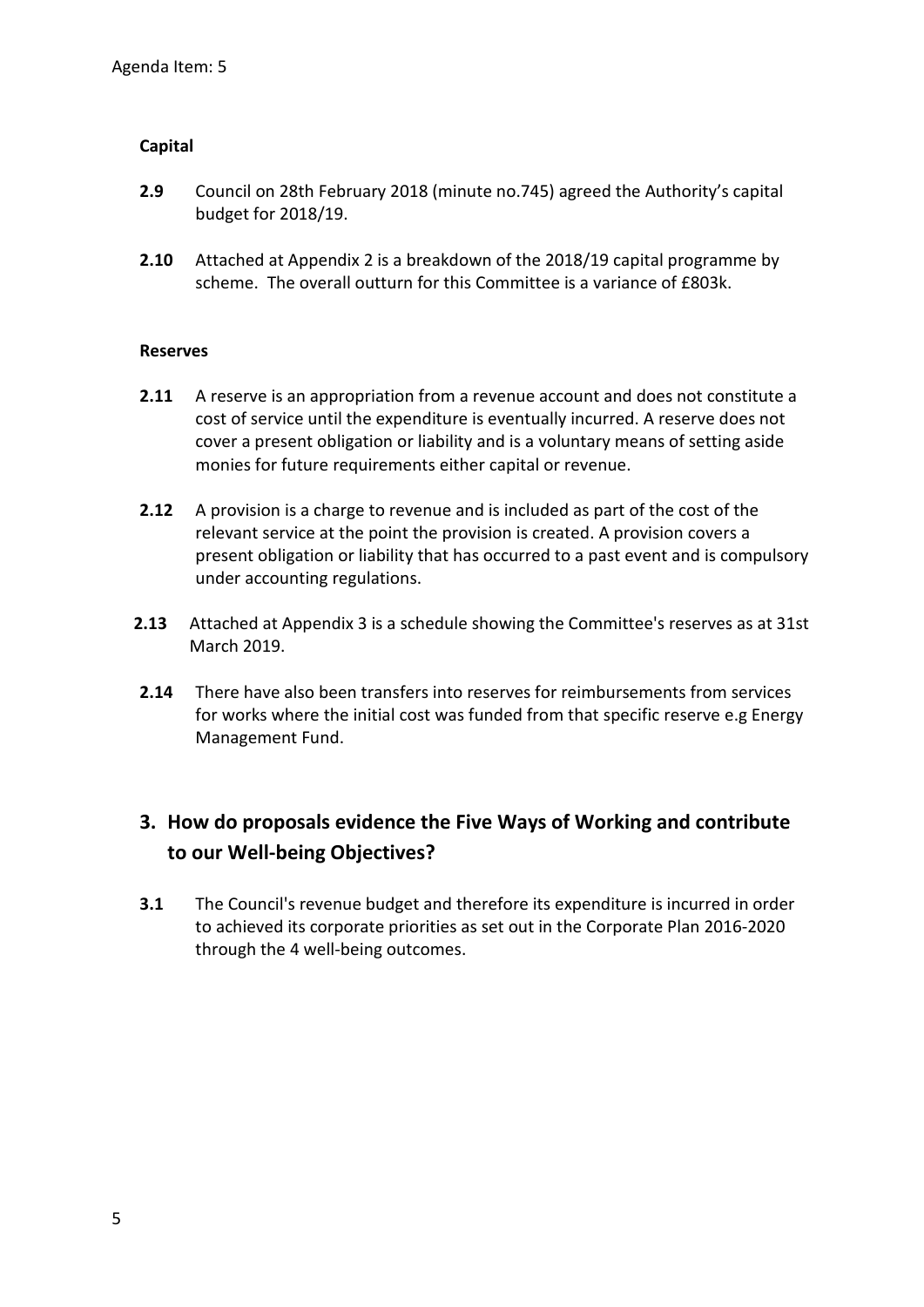# **4. Resources and Legal Considerations**

## **Financial**

## **Revenue (Including Savings Targets)**

**4.1** As part of the Final Revenue Budget Proposals for 2018/19, savings targets were set for this Committee. Progress on the achievement of these savings has been monitored and reported to Committee during the year. Appendix 4 to this report confirms the final status of these savings at the end of 2018/19. All target savings were achieved in the year.

# **Capital**

**4.2** As a result of the capital underspend in 2018/19, an allocation of £789k has been approved via Managing Director's Emergency Powers, as slippage into 2019/20. This will fund the completion of schemes as shown in Appendix 5.

## **Legal (Including Equalities)**

- **4.3** The provisional outturn figures for the Council have been used in the preparation of the Statements of Accounts, which under the Accounts and Audit Regulations, must be certified by the Section 151 Officer by 15th June 2019.
- **5. Background Papers**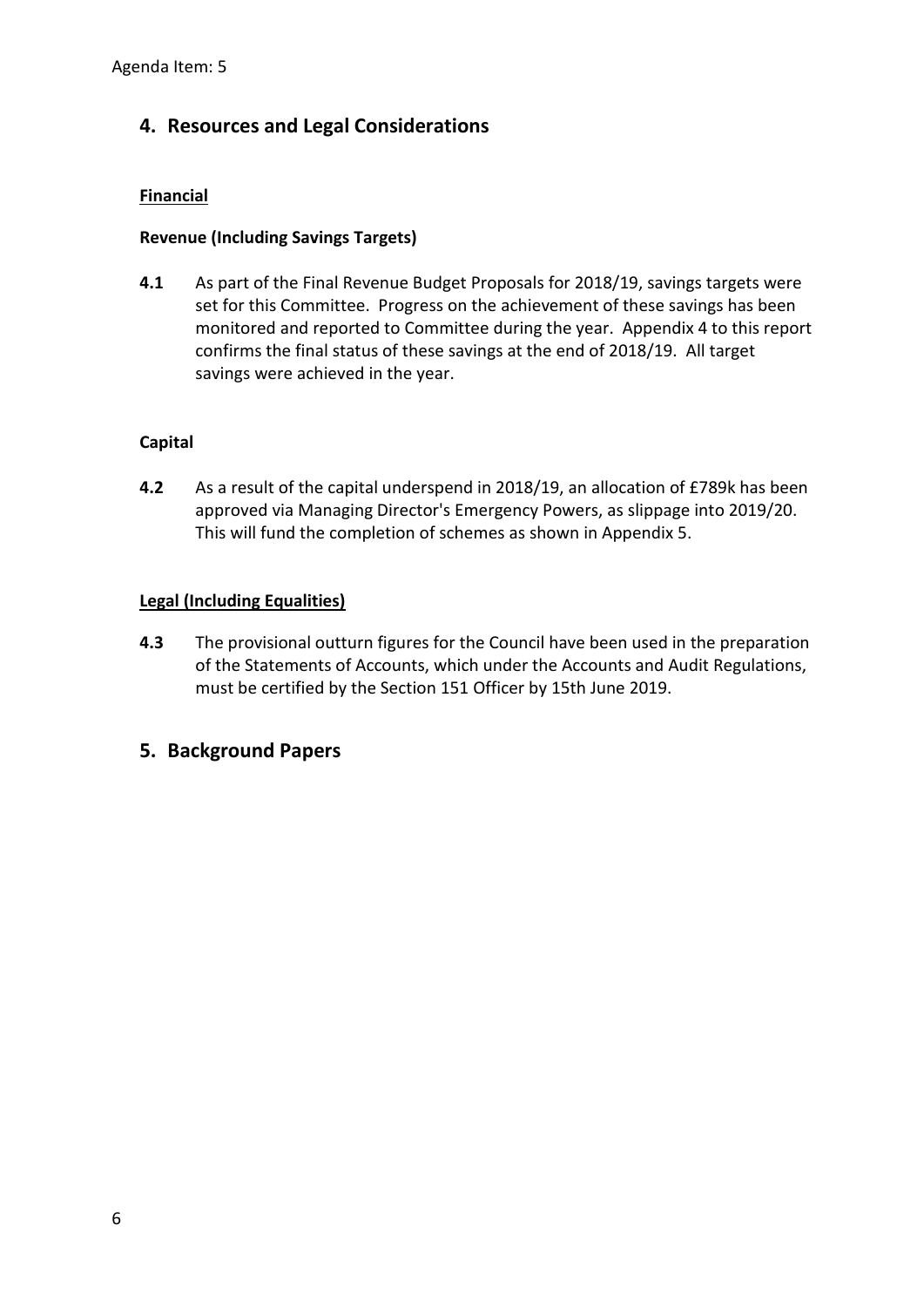|                                                        | <b>AMENDEDI</b><br><b>BUDGET</b><br>2018/19<br>£000 | <b>IAS 19</b><br><b>Retirement</b><br><b>Benefits</b><br>£000 | <b>Asset Rent</b><br>£000 | <b>Leave Accrual/</b><br><b>Carbon Reduction/</b><br>Recharge<br><b>Adjustments</b><br>£000 | <b>FINAL</b><br><b>AMENDED</b><br><b>BUDGET</b><br>2018/19<br>£000 |
|--------------------------------------------------------|-----------------------------------------------------|---------------------------------------------------------------|---------------------------|---------------------------------------------------------------------------------------------|--------------------------------------------------------------------|
| Children and Young People                              | 15,477                                              | 174                                                           |                           |                                                                                             | 15,653                                                             |
| <b>Adult Services</b>                                  | 46,271                                              | 751                                                           |                           |                                                                                             | 47,022                                                             |
| Resource Management & Safeguarding<br>Leisure Services | 277<br>1,349                                        | 0<br>22                                                       |                           | 91                                                                                          | 286<br>1,371                                                       |
| <b>TOTAL NET BUDGET</b>                                | 63,374                                              | 947                                                           |                           | 9                                                                                           | 64,332                                                             |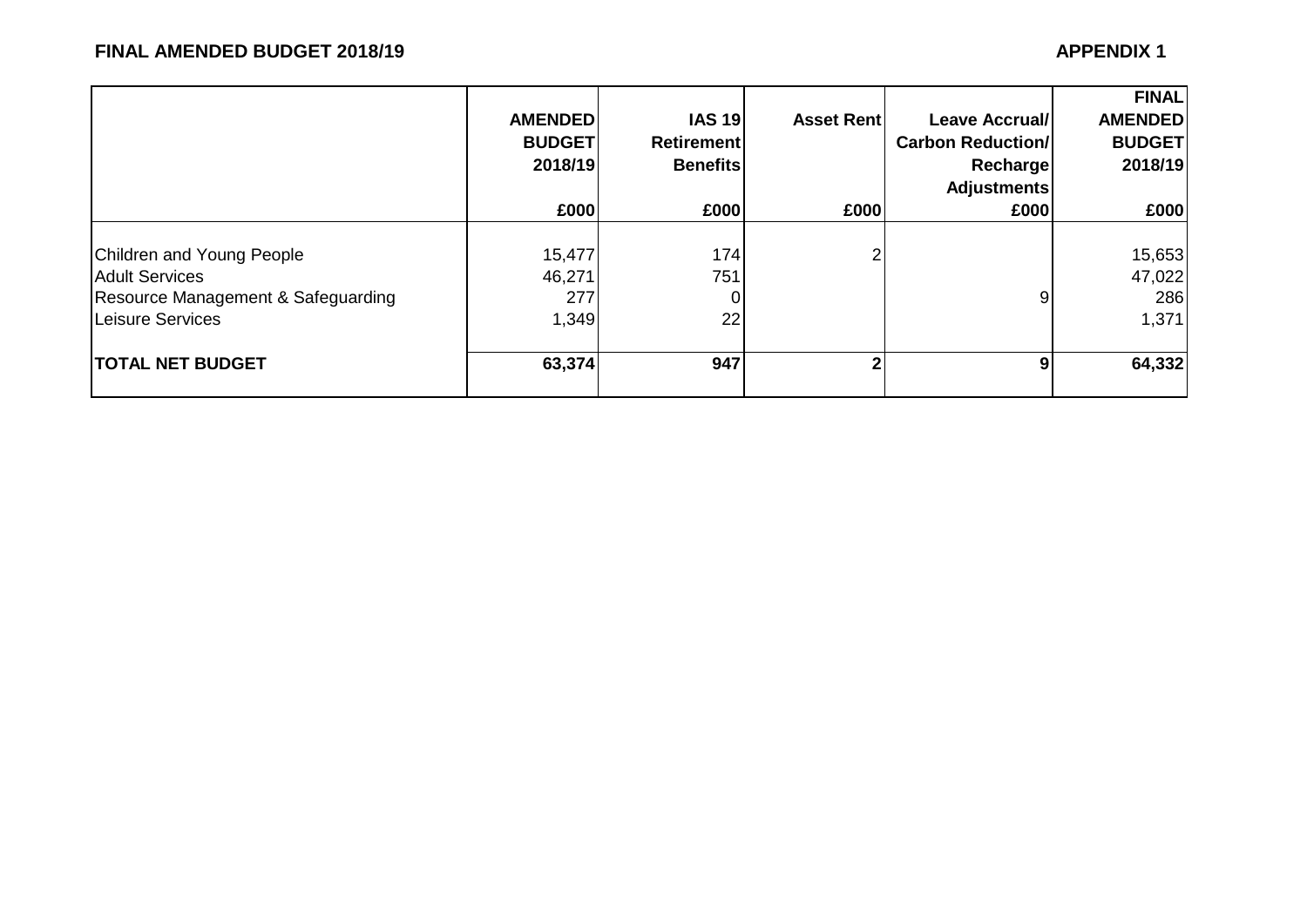#### **CAPITAL MONITORING**

**FOR THE PERIOD ENDED 31st MARCH 2019**

|                                                                 | <b>APPROVED</b><br><b>PROGRAMME</b><br>2018/19<br>£000 | <b>ACTUAL</b><br><b>SPEND</b><br>2018/19<br>£000 | <b>VARIANCE</b><br><b>AT OUTTURN</b><br>2018/19<br>£000 | <b>PROJECT</b><br><b>SPONSOR</b> | <b>COMMENTS</b>                                                                                                                                                            |
|-----------------------------------------------------------------|--------------------------------------------------------|--------------------------------------------------|---------------------------------------------------------|----------------------------------|----------------------------------------------------------------------------------------------------------------------------------------------------------------------------|
| <b>Adult Services</b>                                           |                                                        |                                                  |                                                         |                                  |                                                                                                                                                                            |
| Hen Goleg Day Centre Fire Alarm                                 | 38                                                     | 26                                               |                                                         | 12 A Phillips                    | Requested slippage of £12k into 2019/20 for continuation of works                                                                                                          |
| Hen Goleg Day Centre Lighting Upgrade<br>Rhoose Road Fire Doors | 26<br>$\Omega$                                         | 24<br>11                                         |                                                         | 2 A Phillips<br>(11) A Phillips  | Requested slippage of £2k into 2019/20 for continuation of works<br>Expenditure classed as capital therefore transferred from revenue and funded by a revenue contribution |
| ICF Ty Dewi Sant-Dementia Friendly                              | 227                                                    | 208                                              |                                                         | 19 A Phillips                    | Requested slippage of £19k into 2019/20 for finalisation of account                                                                                                        |
| ICF Southway -Dementia Friendly<br>Environment                  | 200                                                    | 159                                              |                                                         | 41 A Phillips                    | Requested slippage of £41k into 2019/20 for finalisation of account                                                                                                        |
| ICF-Ty Dyfan                                                    | 28                                                     | 14                                               |                                                         | 14 A Phillips                    | Requested slippage of £14k into 2019/20 for finalisation of account                                                                                                        |
| ICF- Transition Smart House                                     | 30                                                     | 8                                                |                                                         | 22 A Phillips                    | Requested slippage of £22k into 2019/20 for continuation of works                                                                                                          |
| ICF- Social Enterprise Pilot                                    | 16                                                     | 16                                               |                                                         | 0 A Phillips                     | Scheme complete                                                                                                                                                            |
| ICF-Trysor O Le                                                 | 12                                                     | 12                                               |                                                         | 0 A Phillips                     | Scheme complete                                                                                                                                                            |
| ICF- Carers Hub Support                                         | 50                                                     | 50                                               |                                                         | 0 A Phillips                     | Scheme complete                                                                                                                                                            |
| <b>Slippage</b>                                                 |                                                        |                                                  |                                                         |                                  |                                                                                                                                                                            |
| <b>Fire Precaution Works</b>                                    | $\overline{\mathbf{1}}$                                | 2                                                |                                                         | $(1)$ A Phillips                 | Scheme complete.                                                                                                                                                           |
| ICT Infrastructure                                              | 87                                                     |                                                  |                                                         | 86 A Phillips                    | Requested slippage of £86k into 2019/20 for equipment and IT relate projects                                                                                               |
| <b>Residential Home Refurbishment</b>                           | 13                                                     | 13                                               |                                                         | 0 A Phillips                     | Scheme complete                                                                                                                                                            |
| Hen Goleg Works                                                 | 17                                                     | $\overline{2}$                                   |                                                         | 15 A Phillips                    | Requested slippage of £15k into 2019/20 for continuation of works                                                                                                          |
| <b>Total Adult Services</b>                                     | 745                                                    | 546                                              | 199                                                     |                                  |                                                                                                                                                                            |
| <b>Children's Services</b>                                      |                                                        |                                                  |                                                         |                                  |                                                                                                                                                                            |
| Flying Start - Family Centre                                    |                                                        | $\Delta$                                         |                                                         | 0 R Evans                        | Scheme complete.                                                                                                                                                           |
| Flying Start - Update and Upgrade ICT<br>equipment              | $\overline{7}$                                         | $\overline{7}$                                   |                                                         | 0 R Evans                        | Scheme complete.                                                                                                                                                           |
| Flying Start - Outdoor Play Area and canopy                     | 16                                                     | 16                                               |                                                         | 0R Evans                         | Scheme complete.                                                                                                                                                           |
| Flying Start -Ladybirds                                         | 91                                                     | 89                                               |                                                         | 2 R Evans                        | Scheme complete.                                                                                                                                                           |
| Total Children Services                                         | 118                                                    | 116                                              |                                                         |                                  |                                                                                                                                                                            |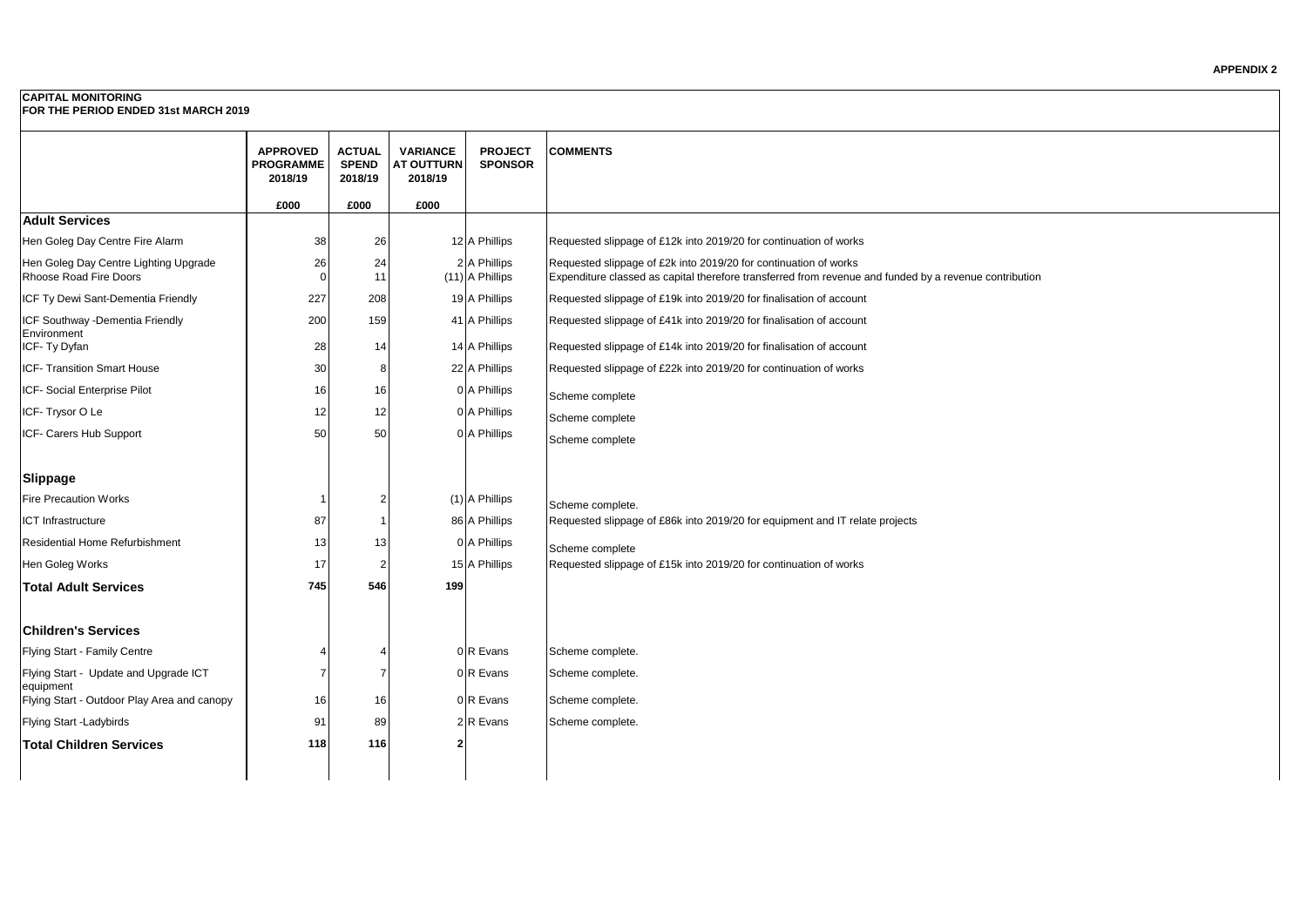# **CAPITAL MONITORING**

**FOR THE PERIOD ENDED 31st MARCH 2019**

|                                                                    | <b>APPROVED</b><br><b>PROGRAMME</b><br>2018/19 | <b>ACTUAL</b><br><b>SPEND</b><br>2018/19 | <b>VARIANCE</b><br><b>AT OUTTURN</b><br>2018/19 | <b>PROJECT</b><br><b>SPONSOR</b> | <b>COMMENTS</b>                                                                                          |
|--------------------------------------------------------------------|------------------------------------------------|------------------------------------------|-------------------------------------------------|----------------------------------|----------------------------------------------------------------------------------------------------------|
|                                                                    | £000                                           | £000                                     | £000                                            |                                  |                                                                                                          |
| Leisure                                                            |                                                |                                          |                                                 |                                  |                                                                                                          |
| Capital Bid - Electrical Rewire Barry & Penarth<br>Leisure Centres | 307                                            | 171                                      |                                                 | 136 D Knevett                    | Requested slippage of £136k into 2019/20 for continuation of works                                       |
| Leisure Centre Improvement                                         | 901                                            | 808                                      |                                                 | 93 D Knevett                     | Requested slippage of £93k into 2019/20 for continuation of works                                        |
| Leisure Capital Bids                                               | 194                                            | 135                                      |                                                 | 59 D Knevett                     | Requested slippage of £59k into 2019/20 for continuation of works                                        |
| Improvement Works at Heol Llidiard<br><b>Community Hall</b>        | 15                                             | 16                                       |                                                 | (1) D Knevett                    | Scheme complete                                                                                          |
| <b>Glyndwr Hall</b>                                                | 45                                             | 45                                       |                                                 | 0 D Knevett                      | Scheme complete                                                                                          |
| Leisure Centre Refurbishment                                       | 89                                             | 43                                       |                                                 | 46 D Knevett                     | Requested slippage of £46k into 2019/20 for continuation of works                                        |
| Romilly Mess Room                                                  | 6                                              | 6                                        |                                                 | 0E Reed                          | Scheme complete                                                                                          |
| <b>Colcot Pitches</b>                                              | 18                                             | 5                                        |                                                 | 13 D Knevett                     | Scheme complete                                                                                          |
| Asset Renewal                                                      | 159                                            | 152                                      |                                                 | <b>7</b> D Knevett               | Requested slippage of £7k into 2019/20 for the installation of drinks fountains and further toilet works |
| Lougher Place Play Area                                            | 169                                            | 158                                      |                                                 | 11 D Knevett                     | Scheme complete                                                                                          |
| Cemetery Approach                                                  | 190                                            | 7                                        |                                                 | 183 J Dent                       | Requested slippage of £183k into 2019/20. Contractor due on site June 2019                               |
| Replacement Jenner Park Stadium Roof                               | $\overline{2}$                                 | $\Omega$                                 |                                                 | 2 D Knevett                      | Requested slippage of £2k into 2019/20 to add to the scheme which will be undertaken in 2019/20          |
| <b>Green Flag Parks</b>                                            | 78                                             | 65                                       |                                                 | 13 D Knevett                     | Requested slippage of £13k into 2019/20 for the installation of drinks fountains                         |
| <b>Batts Field Play Area</b>                                       | 55                                             | 54                                       |                                                 | 1 M Goldsworthy                  | Scheme complete                                                                                          |
| Colwinston Play Area                                               | 48                                             | -7                                       |                                                 | 41 M Goldsworthy                 | Requested slippage of £41k into 2019/20. Contractor on site beginning of June 19                         |
| Upgrade existing play area at Ceri Road                            | 67                                             | 67                                       |                                                 | 0 M Goldsworthy                  | Scheme complete                                                                                          |
| Rhoose<br><b>Ystradowen Community Sports Association</b>           | 16                                             | 16                                       |                                                 |                                  | 0 M Goldsworthy Scheme complete                                                                          |
| The Grange Play Area                                               |                                                | 4                                        |                                                 | 0 M Goldsworthy                  | Technical salaries only in 2018/19, work to be carried out in 2019/20                                    |
| Murch Play Area                                                    |                                                | З                                        |                                                 |                                  | 0 M Goldsworthy   Technical salaries only in 2018/19, work to be carried out in 2019/20                  |
| Twyn yr Odyn Play Area                                             |                                                | 2                                        |                                                 | (2) M Goldsworthy                | Bring forward £2k from 2019/20 into 2018/19 to cover technical salaries                                  |
| <b>Total Leisure Services</b>                                      | 2,366                                          | 1,764                                    | 602                                             |                                  |                                                                                                          |
| <b>COMMITTEE TOTAL</b>                                             | 3,229                                          | 2,426                                    | 803                                             |                                  |                                                                                                          |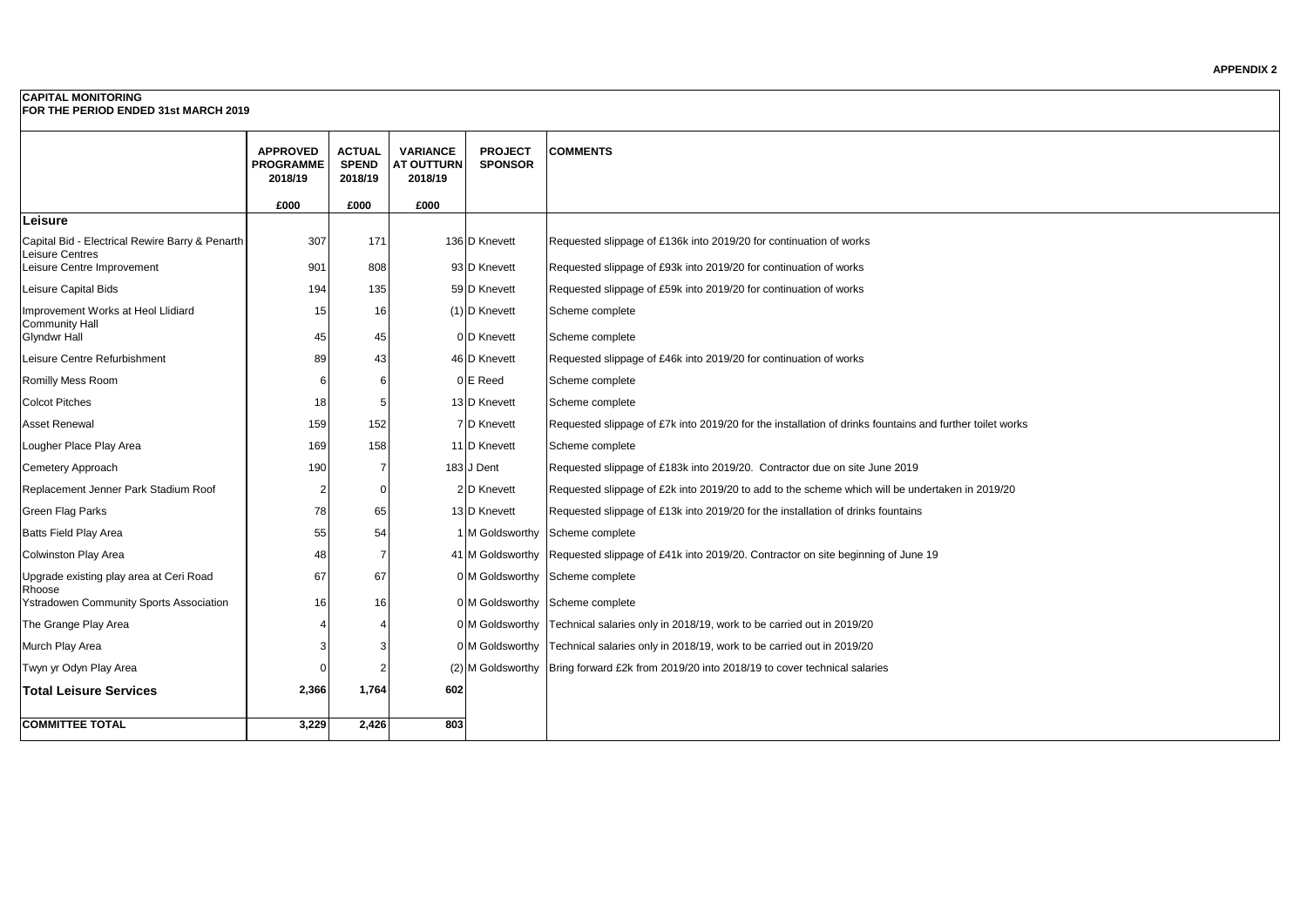#### **APPENDIX 3**

| <b>ANALYSIS OF RESERVES</b>      |                        |             |      | Est                    |                                                                                                                                                                             |
|----------------------------------|------------------------|-------------|------|------------------------|-----------------------------------------------------------------------------------------------------------------------------------------------------------------------------|
| <b>Name</b>                      | <b>Bal</b><br>31/03/18 | In          | Out  | <b>Bal</b><br>31/03/19 | <b>Comments</b>                                                                                                                                                             |
| <b>Specific Reserves</b>         | £000                   | £000        | £000 | £000                   |                                                                                                                                                                             |
|                                  |                        |             |      |                        |                                                                                                                                                                             |
| <b>Social Services</b>           |                        |             |      |                        |                                                                                                                                                                             |
| Legislative Changes              | 4,831                  | 1,278       | 0    |                        | 6,109 To cover additional burdens on the authority due to changes in legislation eg Social<br>Services and Well-being (Wales) Act 2014, Deprivation of Liberties Standards. |
| Social Services Plan             | 980                    | 0           | 0    |                        | <b>980</b> To support the approved Social Services Budget Reduction Programme.                                                                                              |
| <b>Social Services Pressures</b> | 1,913                  | $\mathbf 0$ | 0    |                        | 1,913 To cover short term childrens placements which have a high cost e.g. remand, that<br>cannot be accommodated within the current operational budget.                    |
| Social Services Development      | 350                    | 0           | 0    |                        | 350 To cover costs of implementing service development and contingency for premises<br>maintenance                                                                          |
| <b>Grant Exit Strategy</b>       | 630                    | $\mathbf 0$ | 0    | 630                    | To pay potential redundancy costs if Welsh Government grants were discontinued.                                                                                             |
| <b>Capital</b>                   |                        |             |      |                        |                                                                                                                                                                             |
| Social Services Buildings        | 500                    | 0           | 0    |                        | <b>500</b> To fund the update of Social Services premises to meet the future demands of the<br>service.                                                                     |
| ICF Capital                      | 0                      | 330         | 0    |                        | <b>330</b> To fund future projects in partnership with Health.                                                                                                              |
| Telecare                         | 565                    | 75          | 0    |                        | 640 Replacement fund for Telecare equipment and other service costs.                                                                                                        |
| <b>COMMITTEE TOTAL</b>           | 9,769                  | 1,683       | 0    | 11,452                 |                                                                                                                                                                             |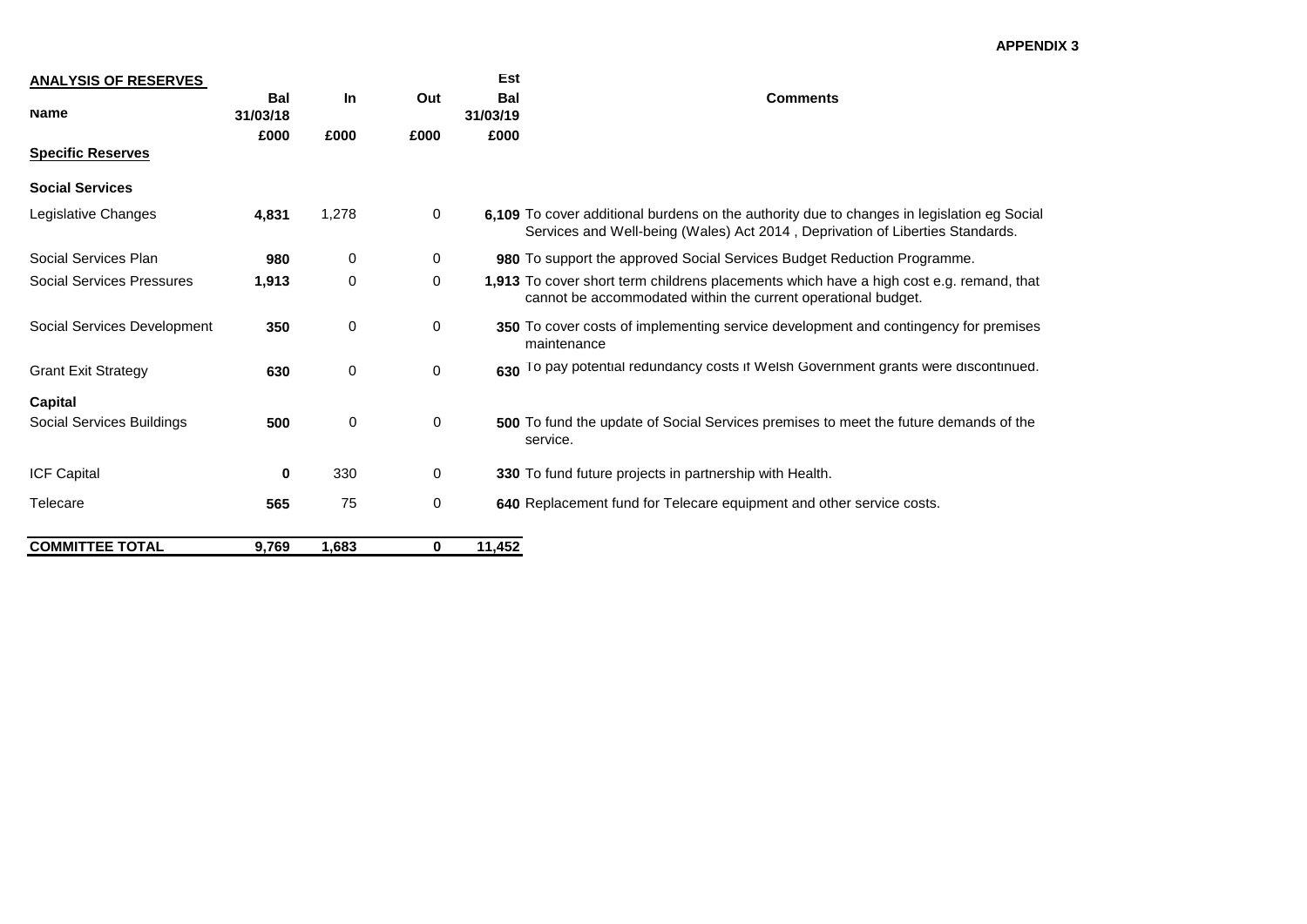### **APPROVED SAVINGS UPDATE REPORT - 2018/19 APPENDIX 4**

| <b>Title of Saving</b>                                                   | <b>Description of Saving</b>                                                                                               | <b>Target</b><br><b>Saving</b><br>£000 | <b>Actual</b><br><b>Saving</b> | <b>RAG</b><br><b>Status</b> | <b>Update Comments, Issues &amp;</b><br><b>Actions</b> | <b>Relevant Scrutiny</b><br><b>Committee</b>   | <b>Project Manager</b> |
|--------------------------------------------------------------------------|----------------------------------------------------------------------------------------------------------------------------|----------------------------------------|--------------------------------|-----------------------------|--------------------------------------------------------|------------------------------------------------|------------------------|
| <b>SOCIAL SERVICES</b>                                                   |                                                                                                                            |                                        |                                |                             |                                                        |                                                |                        |
| <b>Childrens Services</b><br>Reshaping Tranche 3 -<br>Procurement        | More efficient and effective<br>procurement of goods and<br>services                                                       | 41                                     | 41 Green                       |                             | Savings allocated and will be<br>achieved in-year      | Health Living & Social Rachel Evans<br>Care    |                        |
| Reshaping Tranche 3 -<br><b>Establishment Review</b>                     | Review of various payments to<br>staff and efficient utilisation of<br>staff                                               | 61                                     | 61 Green                       |                             | Savings allocated and will be<br>achieved in-year      | Health Living & Social Rachel Evans<br>Care    |                        |
| <b>Total Childrens Services</b>                                          |                                                                                                                            | 102                                    | 102 Green                      |                             | 100%                                                   |                                                |                        |
| <b>Adult Services</b><br><b>Reshaping Services</b>                       | Review of management of<br>adult care packages and day<br>services to be realised through<br>a variety of delivery options | 320                                    | 320 Green                      |                             | Various initiative being undertaken                    | Health Living & Social Suzanne Clifton<br>Care |                        |
| Reshaping Tranche 3 -<br>Procurement                                     | More efficient and effective<br>procurement of goods and<br>services                                                       | 22                                     | 22 Green                       |                             | Savings allocated and will be<br>achieved in-year      | Health Living & Social Suzanne Clifton<br>Care |                        |
| Reshaping Tranche 3 -<br><b>Establishment Review</b>                     | Review of various payments to<br>staff and efficient utilisation of<br>staff                                               | 75                                     | 75 Green                       |                             | Savings allocated and will be<br>achieved in-year      | Health Living & Social Suzanne Clifton<br>Care |                        |
| <b>Total Adult Services</b>                                              |                                                                                                                            | 417                                    | 417 Green                      |                             | 100%                                                   |                                                |                        |
| <b>Resource Management &amp;</b><br>Reshaping Tranche 3 -<br>Procurement | More efficient and effective<br>procurement of goods and<br>services                                                       | 35                                     | 35 Green                       |                             | Savings allocated and will be<br>achieved in-year      | Health Living & Social Amanda Phillips<br>Care |                        |
| Reshaping Tranche 3 -<br><b>Establishment Review</b>                     | Review of various payments to<br>staff and efficient utilisation of<br>staff                                               | 29                                     | 29 Green                       |                             | Savings allocated and will be<br>achieved in-year      | Health Living & Social Amanda Phillips<br>Care |                        |
| <b>Total Resource Management &amp; Safeguarding</b>                      |                                                                                                                            | 64                                     | 64 Green                       |                             | 100%                                                   |                                                |                        |

| <b>COMMITTEE TOTAL</b>                 | 583 | 583 Green | 100%      |  |
|----------------------------------------|-----|-----------|-----------|--|
| Green $=$ on target to achieve in full |     |           |           |  |
| Amber = forecast within 20% of target  |     |           | SHORTFALL |  |
| Red = forecast less than 80% of target |     |           |           |  |